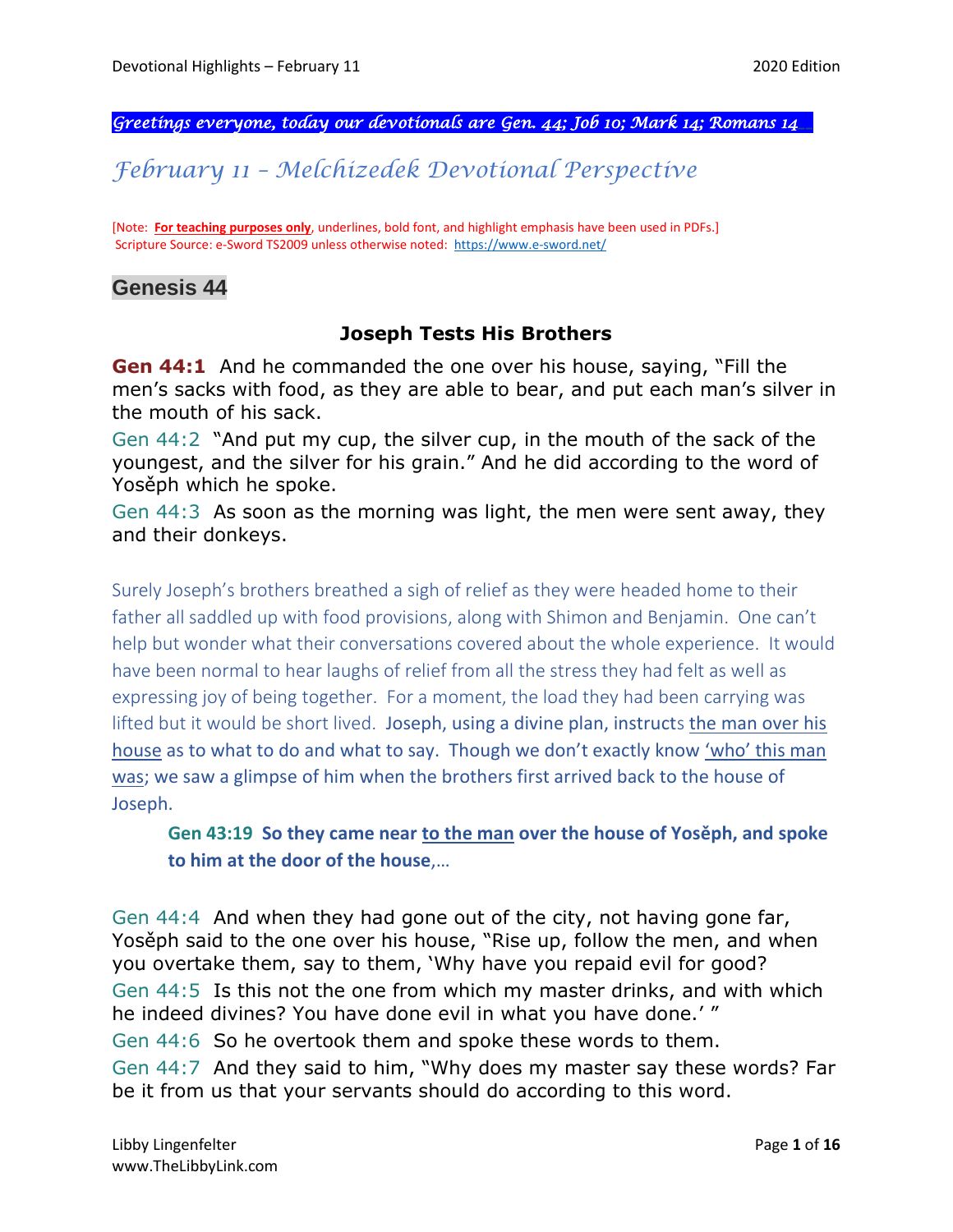Gen 44:8 "See, we brought back to you from the land of Kena'an the silver which we found in the mouth of our sacks. How then should we steal silver or gold from your master's house?

Gen 44:9 "With whomever of your servants it is found – he shall die and we shall become my master's slaves as well."

After making a flippant oath, Gen 44:9 "With whomever of your servants it is found – he shall die and we shall become my master's slaves as well."; we read that the silver [silver] meaning redemption] cup and coins are found in Benjamin's sack. And then finally we see a breakthrough. Their hearts are rent just like **their garments**. They return to the house of Joseph and fall down on the ground before him and Judah speaks these words: Gen 44:16 And Yehuḏah said, "What do we say to my master? What do we speak? Or how do we clear ourselves? Elohim has found out the crookedness of your servants. See, we are my master's slaves, both we and he also with whom the cup was found."

Gen 44:10 And he said, "Now also let it be according to your words: he with whom it is found becomes my slave, and you are innocent."

Gen 44:11 And they hurried, each man let down his sack to the ground, and each opened his sack.

Gen 44:12 And he searched, with the oldest first and with the youngest last, and the cup was found in Binyamin's sack.

Gen 44:13 And they tore their garments, and each man loaded his donkey and went back to the city.

Gen 44:14 And Yehuḏah and his brothers came to Yosěph's house, and he was still there. And they fell before him on the ground.

Gen 44:15 And Yosěph said to them, "What deed is this you have done? Did you not know that a man like me indeed divines?"

Gen 44:16 And Yehuḏah said, "What do we say to my master? What do we speak? Or how do we clear ourselves? Elohim has found out the crookedness of your servants. See, we are my master's slaves, both we and he also with whom the cup was found."

Gen 44:17 But he said, "Far be it from me to do this. The man in whose hand the cup was found, he becomes my slave. And you, go up in peace to your father."

Gen 44:18 And Yehuḏah came near to him and said, "O my master, please let your servant speak a word in my master's hearing, and do not let your displeasure burn against your servant, for you are like Pharaoh.

Gen 44:19 "My master asked his servants, saying, 'Have you a father or a brother?'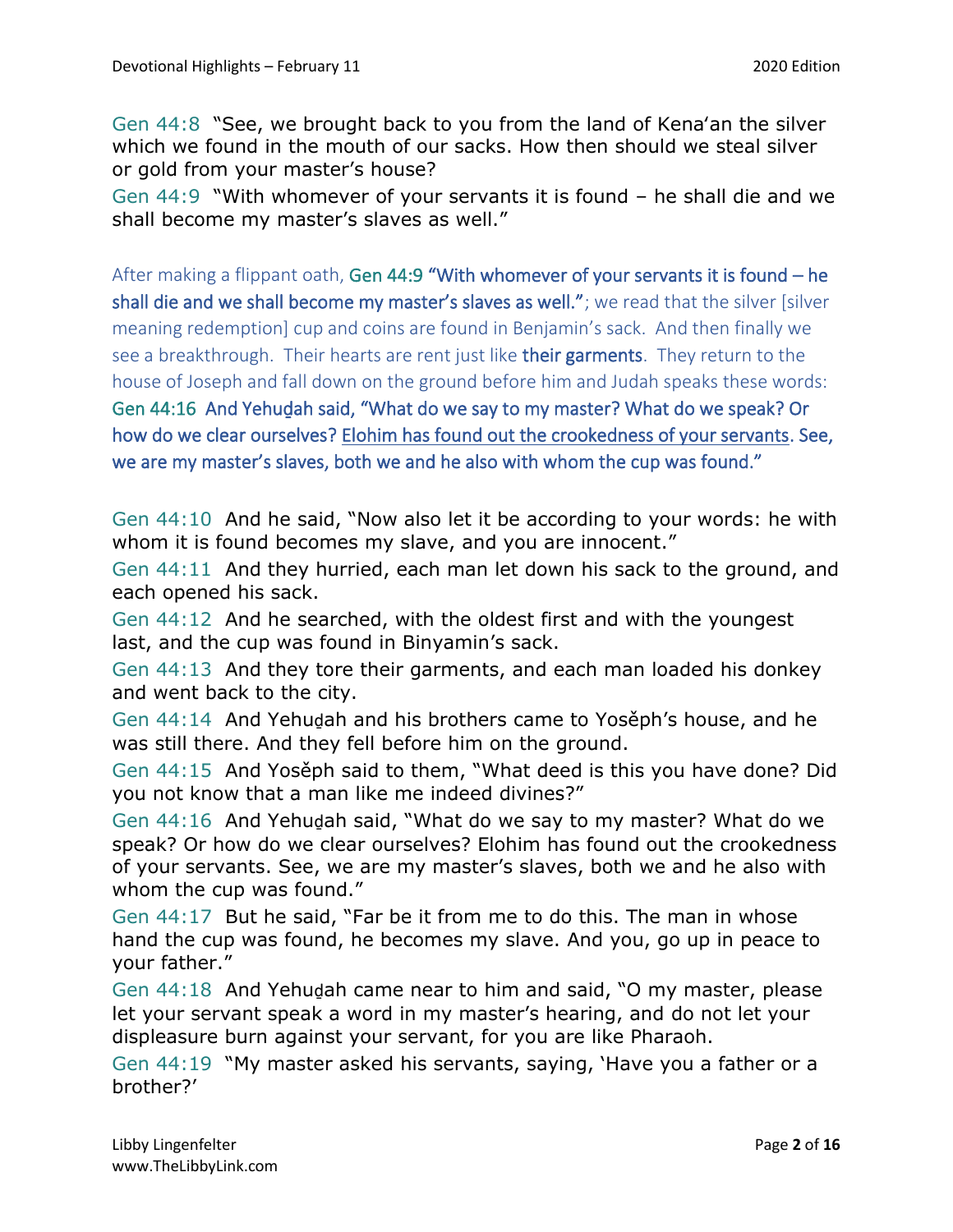At first glance, one may think Joseph is seeking revenge and playing games. I would say, he now knew the shrewdness of his brothers and how they operated. There would have been 'no guarantee' if Joseph had simply been open with them and told them immediately, "I am Joseph, please go home and get Benjamin and father and bring them here." The brothers had kept their 'secret sin' from their father for all these years; they had despised Joseph for so long; and now, once naïve Joseph, had grown up and put his trust totally in YHWH; in Him alone. One must also remember that this is the divine prophetic dream playing out. The dream dreamed so very long ago.

Gen 44:20 "And we said to my master, 'We have a father, an old man, and a young child of *his* old age, and his brother is dead, and he alone is left of his mother's children, and his father loves him.'

Gen 44:21 "And you said to your servants, 'Bring him down to me, and let me set my eyes on him.'

Gen 44:22 "And we said to my master, 'The boy is not able to leave his father, for if he leaves his father, his father shall die.'

Gen 44:23 "But you said to your servants, 'Unless your youngest brother comes down with you, you do not see my face again.'

Gen 44:24 "And it came to be, when we went up to your servant my father, that we told him the words of my master.

Gen 44:25 "And our father said, 'Go back and buy us a little food.'

Gen 44:26 "But we said, 'We are not able to go down. If our youngest brother is with us, then we shall go down, for we are not able to see the man's face unless our youngest brother is with us.'

Gen 44:27 "Then your servant my father said to us, 'You know that my wife bore me two sons,

Gen 44:28 and the one went out from me, and I said, "Truly, he is torn, torn to pieces!" And I have not seen him since.

Gen 44:29 And if you take this one from me too, and harm comes to him, you shall bring down my grey hair with evil to She'ol.'

Gen 44:30 "And now, if I come to your servant my father and the boy is not with us – since his own life is bound up in his life –

Gen 44:31 then it shall be, when he sees that the boy is not with us, that he shall die. So your servants shall bring down the grey hair of your servant our father with evil to She'ol.

Gen 44:32 "For your servant went guaranty for the boy to my father, saying, 'If I do not bring him back to you, then I shall be a sinner before my father forever.'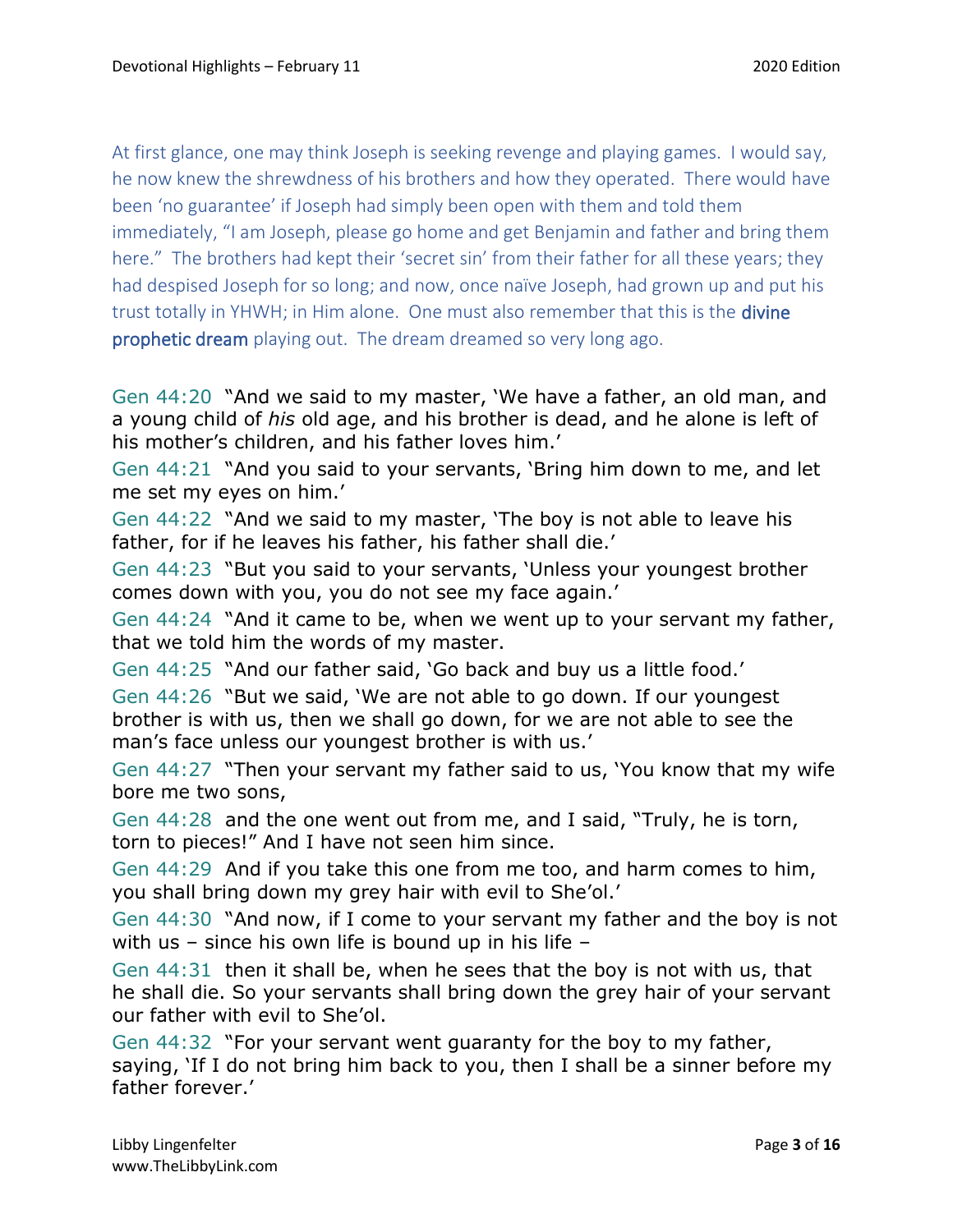Gen 44:33 "And now, please let your servant remain instead of the boy as a slave to my master, and let the boy go up with his brothers. Gen 44:34 "For how do I go up to my father if the boy is not with me, lest I see the evil that would come upon my father?"

Now they are at Joseph's mercy and grace as they explain fully the conversations, they had prior with their father Jacob. They do not want to relive the pain and anguish they have lived with all these years; their hearts now have been rent. They now have eyes to see evil and want no part of it as we read: Gen 44:34 "For how do I go up to my father if the boy is not with me, lest I see the evil that would come upon my father?"

# **Job 10**

Job continues to lament before Eloah. He is suffering and longing for a break, a pause, in his suffering. Sa tan is throwing everything that he can at Job except for death. Truly it is a miracle that he can even form thoughts and words to YHWH. Evil, usurps energy and amusement from others suffering. Yah on the other hand flips the word E-V-I-L to the word L-I-V-E. Even when situations 'appear' hopeless; we know YHWH is our Hope. Romans 8:31 What then shall we say to this? If Elohim is for us, who is against us? 32 Truly, He who did not spare His own Son, but delivered Him up on behalf of us all – how shall He not, along with Him, freely give us all else? 33 Who shall bring any charge against Elohim's chosen ones? It is Elohim who is declaring right.

## **Job Continues: A Plea to Eloah**

**Job 10:1** "My being has grown weary of life. I let loose my complaint, I speak in the bitterness of my being.

Job 10:2 I say to Eloah, 'Do not declare me wrong, show me why You strive with me. Job 10:3 Is it good to You that You should crush, that You should despise the work of Your hands, and shine on the counsel of the wrong?

Job 10:4 Do You have eyes of flesh? Do You see as man sees?

Job 10:5 Are Your days like the days of a mortal man? Are Your years like the days of a mighty man,

Job 10:6 that You should seek for my crookedness and search out my sin?

Job 10:7 For You know that I am not wrong, and there is no one to deliver from Your hand.

Job 10:8 Your hands have made me and shaped me, together all around, yet You destroy me.

Job 10:9 Remember, please, that You have made me like clay. And would You turn me into dust again?

Job 10:10 Did You not pour me out like milk, and curdle me like cheese?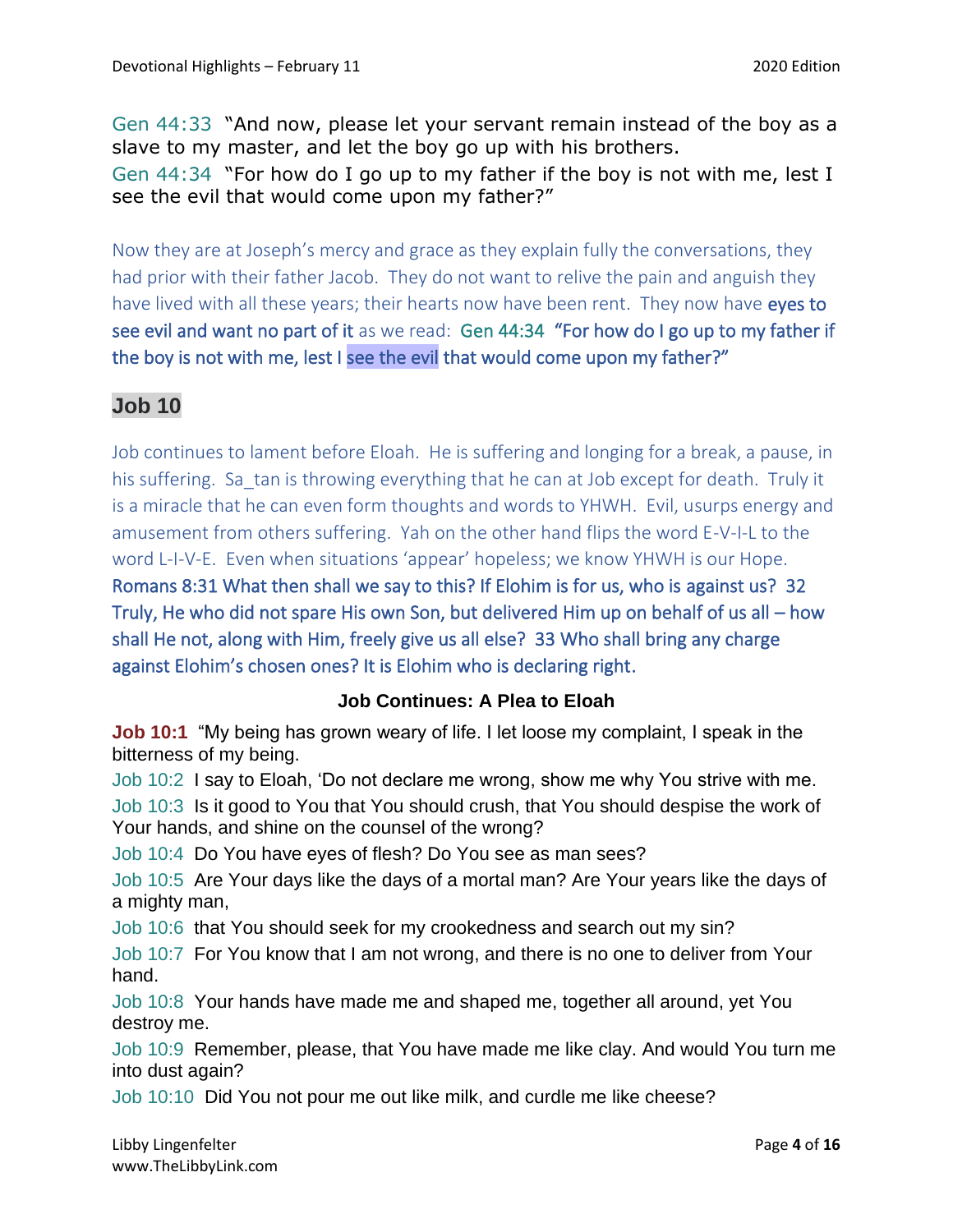Job 10:11 Skin and flesh you put on me, and wove me with bones and sinews.

Job 10:12 Life and loving-commitment You have bestowed on me, and Your visitation has preserved my spirit.

Job 10:13 And these You have laid up in Your heart, I know that this was with You:

Job 10:14 If I sin, then You watch me, and let no crookedness of mine go unpunished.

Job 10:15 If I am wrong, woe to me! And if I am righteous, I would not lift up my head – filled with shame and seeing my grief!

Job 10:16 If I lift it up high, you hunt me as a lion, and again You would show Yourself marvellous against me.

Job 10:17 You renew Your witnesses against me, and increase Your vexation toward me; changes and a host are with me.

Job 10:18 So why have You brought me forth from the womb? Oh, that I had perished and no eye had seen me!

Job 10:19 I should have been as though I had not been – brought from the womb to the burial-site.

Job 10:20 Are not my days few? Then cease! Leave me alone, so that I brighten up a little,

Job 10:21 Before I go, and not return, to the land of darkness and the shadow of death,

Job 10:22 a land as dark as darkness itself, as the shadow of death, without any order, whose light is as darkness."

# **Mark 14**

# **The Plot to Kill Yahusha**

**Mar 14:1** Now the Pesah<sup>a</sup> and the *Festival of* Matzot<sup>b</sup> was after two days. And the chief priests and the scribes were seeking how to take Him through treachery and put Him to death. Footnotes: aPassover. **bUnleavened Bread.** 

Mar 14:2 And they said, "Not at the festival, lest there shall be an uproar of the people."

# **Yahusha Anointed at Bethany**

Mar 14:3 And while He was in Běyth Anyah in the house of Shim'on the leper, and sitting at the table, a woman came having an alabaster flask of perfume, genuine nard, very costly. And breaking the flask she poured it on His head.

Mar 14:4 But there were some who were much displeased among themselves, and said, "Why was this perfume wasted?

Mar 14:5 "For it could have been sold for more than three hundred denarii and given to the poor." And **they were scolding her**.

Mar 14:6 But יהושע said, "Leave her alone. Why do you trouble her? **She has done a good work for Me.**

Mar 14:7 "For you have the poor with you always, and you are able do good to them,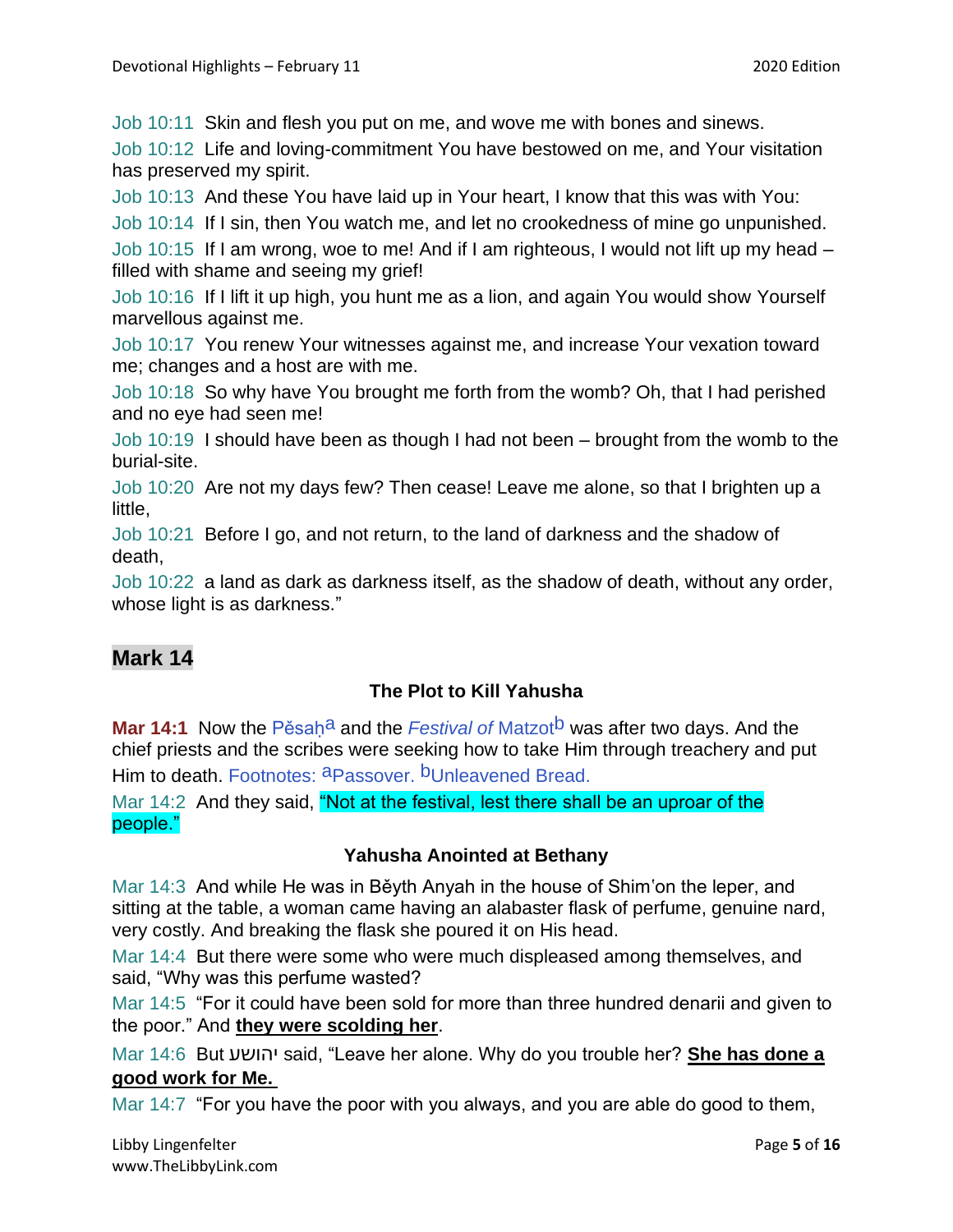whenever you wish. But you do not always have Me.

Mar 14:8 "What she had, she used. She took it beforehand to anoint My body for the burial.

Mar 14:9 "Truly, I say to you, wherever this Good News is proclaimed in all the world, what this woman did shall also be spoken of, to her remembrance."

A woman comes and anoints Yahusha out of her great love and reverence for Him. She lavishes on Him a brand-new sealed container of very expensive perfume. The aroma must have lingered with Him as a very fragrant reminder of her love shown. The sweet aroma would have stood in stark contrast to the hatred, pain, agony, and stench of the whole crucifixion process.

The perfume was an extravagant love offering for her beloved Messiah.

## **Judas to Betray Yahusha**

Mar 14:10 And Yehudah from Qerioth, one of the twelve, went to the chief priests to deliver Him up to them.

Mar 14:11 And when they heard it, they were glad, and promised to give him silver. And he was seeking how to deliver Him up, conveniently.

Never sell the righteous for silver. YHWH sees every wrongful deed done without cause to His people and He reserves the right to be the 'Avenger.'

## **The Passover with the Disciples**

Mar 14:12 And on the first day of Unleavened Bread, when they were slaughtering the Pěsah<sup>a</sup> lamb, His taught ones said to Him, "Where do You wish us to go and prepare, for You to eat the Pěsah?" Footnote: a Passover.

Mar 14:13 And He sent out two of His taught ones and said to them, "Go into the city, and there a man bearing a jar of water shall meet you, follow him.

Heb 13:2 Be not forgetful to entertain strangers: for thereby some have entertained angels unawares.

One wonders if this could have been an angel partaking in making preparation. If not, then YHWH had already known the person He would use to prepare the room.

Mar 14:14 "And wherever he enters, say to the master of the house, 'The Teacher says, "Where is the guest room in which I am to eat the Pěsaḥ with My taught ones?" '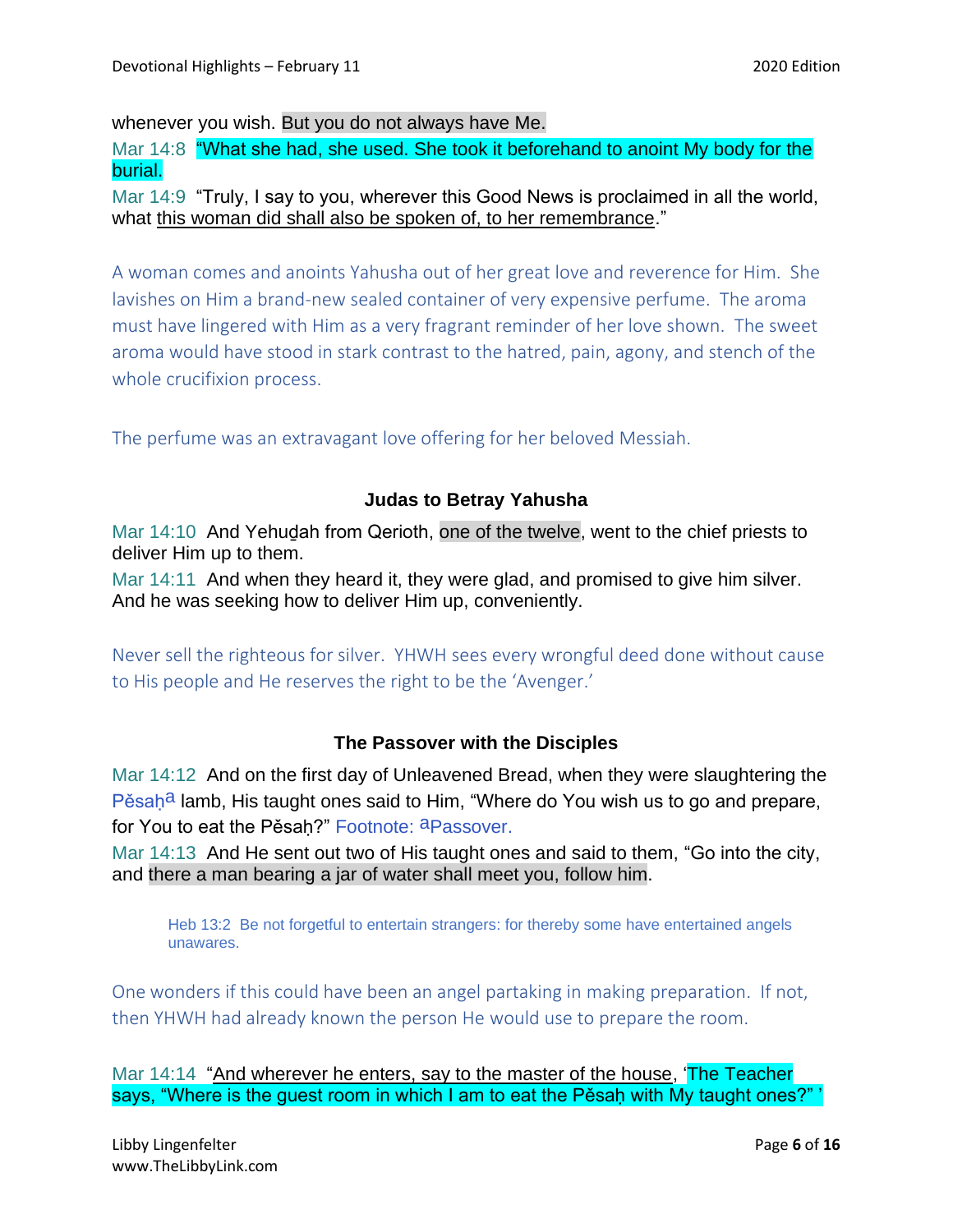Mar 14:15 "And he shall show you **a large upper room**, **furnished, ready**. Prepare for us there."

Mar 14:16 And His taught ones went out and came into the city, and found it as He said to them, and they prepared the Pěsaḥ.

#### Mar 14:17 And evening having come, He came with the twelve.

Mar 14:18 And as they sat and ate, יהושע said, **"Truly, I say to you, one of you who is eating with Me shall deliver Me up."**

Mar 14:19 And they began to be grieved, and to say to Him one by one, "Is it I?" And another, "Is it I?"

Mar 14:20 And He answering, said to them, "It is one of the twelve, he who is dipping with Me in the dish.

Mar 14:21 "The Son of Aḏam is indeed going, as it has been written of Him, **but woe to that man by whom the Son of Aḏam is delivered up! It would have been good for that man if he had not been born."**

## **Institution of the New Covenant Confirming Meal**

Mar 14:22 And as they were eating, יהושע took bread, having blessed, broke it, gave it to them and said, "Take, eat, this is My body."

Mar 14:23 And taking the cup, giving thanks, He gave it to them, and they all drank from it.

Mar 14:24 And He said to them, "This is My blood, that of the renewed [new] covenant, which is shed for many.

Mar 14:25 "Truly, I say to you, I shall certainly no more drink of the fruit of the vine till that day when I drink it anew in the reign of Elohim."

This meal represented the new blood ratified covenant confirming meal under the Melchizedek Order. Through divinely orchestrated and prophesied events, Yahusha would serve as the High Priest, after the Order of Melchizedek, over His own crucifixion. He was the perfect Lamb of Elohim, who chose to lay down His life and take it back up. He would present His precious blood on the heavenly altar and make full atonement 'atone-ment' for our sins, once and for all. Those that say 'yes' to His New Covenant proposal enter His kingdom from every tongue, tribe, people, and nation.

## **Yahusha Foretells Peter's Denial**

Mar 14:26 And having sung a song, they went out to the Mount of Olives. Mar 14:27 And יהושע said to them, "All of you shall stumble in Me this night, for it has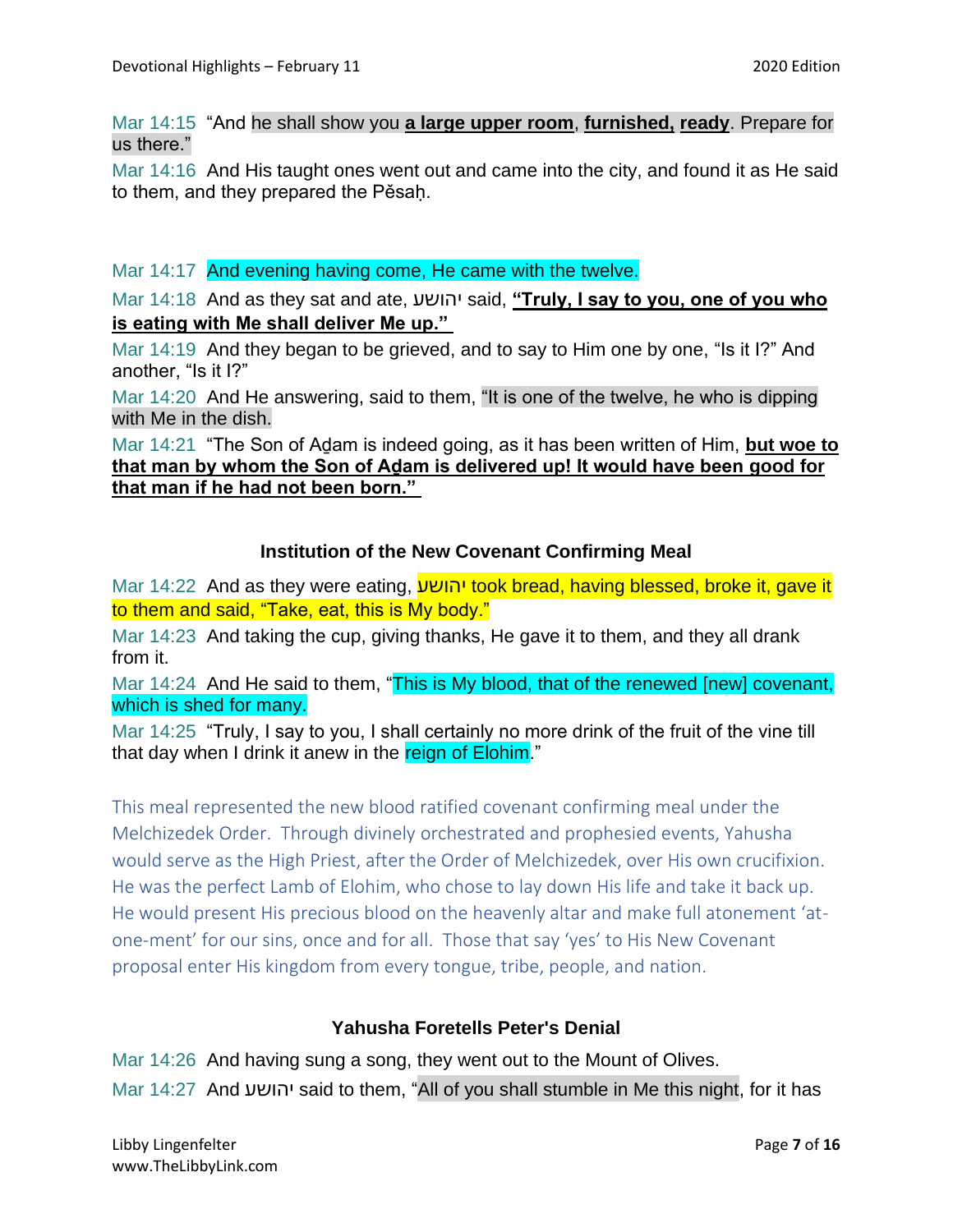been written, **'I shall strike the shepherd, and the sheep shall be scattered.'** Zec\_13:7.

Mar 14:28 "But after I am raised, I shall go before you to Galil."

Mar 14:29 And Kěpha said to Him, "Even if all shall stumble, yet not I."

Mar 14:30 And יהושע said to him, "Truly, I say to you that today, this night, before the cock shall crow twice, you shall deny Me three times."

Mar 14:31 But he spoke more strongly, "If I have to die with You, I shall not deny You!" And they all said the same.

The spirit is willing, but the flesh is weak. As Yahusha stated, they all would stumble in Him that night. They would grieve like never before; yet, we know everything changes when Yahusha sends the Comforter! His disciples rise to the occasion and are shown to be faithful even unto death.

#### **Yahusha Prays in Gethsemane**

Mar 14:32 And they came to a place called Gethsemane. And He said to His taught ones, "**Sit here while I pray**."

Mar 14:33 And He took with Him Kepha, and Ya'aqob, and Yoḥanan, and He began to be greatly amazed, and to be deeply distressed.

Mar 14:34 And He said to them, "My being is exceedingly grieved, even to death. Stay here and watch."

Mar 14:35 And He went on a little, and fell on the ground, and was praying that if it were possible, the hour might pass from Him.

Mar 14:36 And He said, "Abba, Father, all is possible for You. Make this cup pass from Me. Yet not what I desire, but what You desire."

Yahusha was not asking His Father 'not to be crucified'; He was asking His Father not to let him die prematurely in the garden. He was grieved exceedingly, even to death. It was Yahusha's desire to complete what He was sent to do – lay down His life to be crucified for our sins, and take it back up.

He was very weak having sweated great drops of blood, a condition we know as Hematidrosis. He was exceedingly grieved, even to death.

Hematidrosis is a condition in whic[h capillary](https://en.wikipedia.org/wiki/Capillary) blood vessels that feed the [sweat glands](https://en.wikipedia.org/wiki/Sweat_glands) rupture, causing them to exude blood, occurring under conditions of extreme physical or emotional [stress.](https://en.wikipedia.org/wiki/Stress_(biology))<sup>[\[4\]](https://en.wikipedia.org/wiki/Hematidrosis#cite_note-4)</sup> Severe mental [anxiety](https://en.wikipedia.org/wiki/Anxiety) activates th[e sympathetic nervous system](https://en.wikipedia.org/wiki/Sympathetic_nervous_system) to invoke the stress-[Fight-or-flight response](https://en.wikipedia.org/wiki/Fight-or-flight_response) to such a degree as to cause hemorrhage of the vessels supplying the sweat glands.<sup>[\[5\]](https://en.wikipedia.org/wiki/Hematidrosis#cite_note-JerajaniEtAl2009-5)</sup> It has been suggested that acute fear and extreme stress can cause hematidrosis.[\[6\]](https://en.wikipedia.org/wiki/Hematidrosis#cite_note-Holoubek-6) <https://en.wikipedia.org/wiki/Hematidrosis>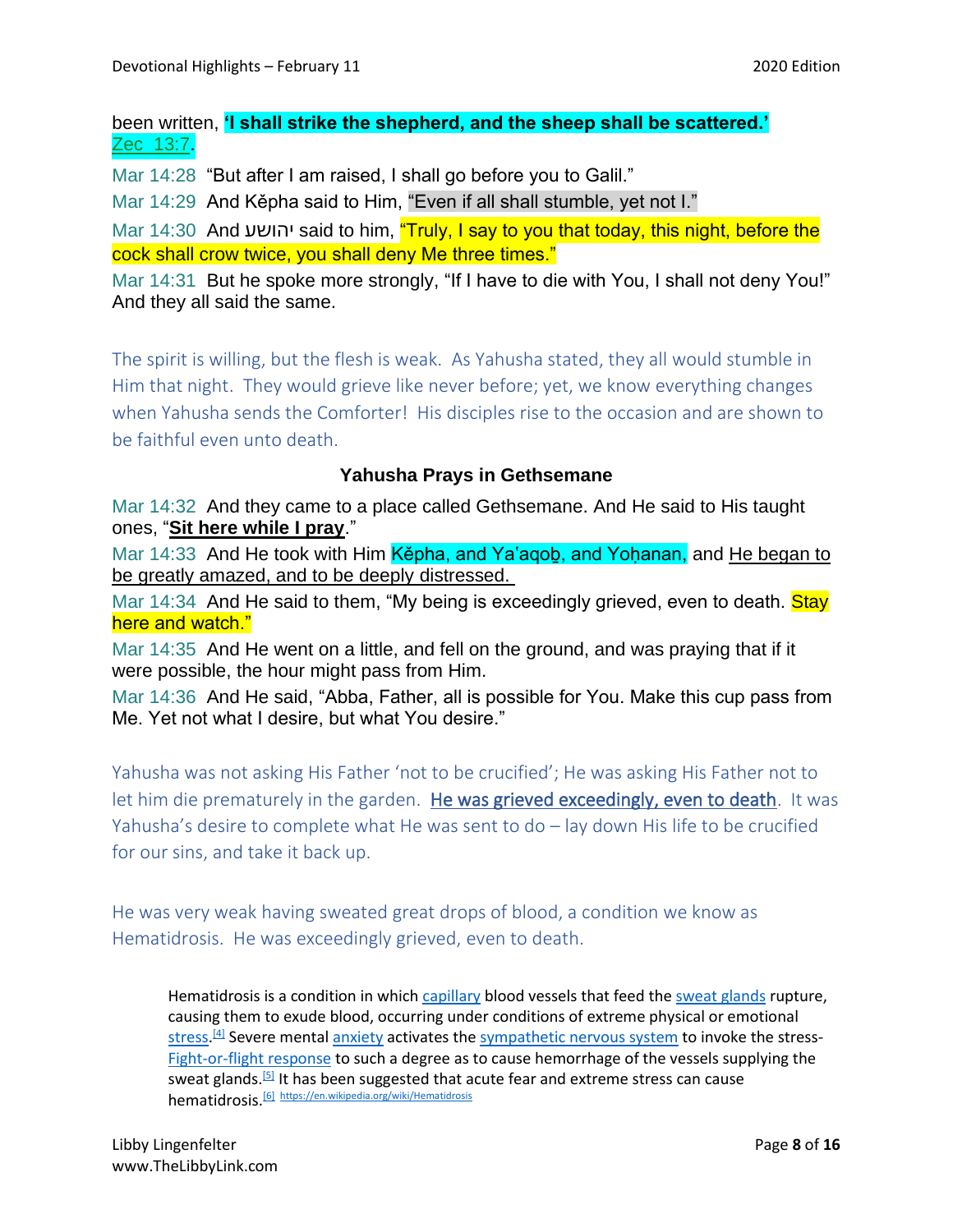Mar 14:37 And He came and found them sleeping, and said to Kěpha, "Shim'on, are you sleeping? You were not able to watch one hour!

Mar 14:38 "Watch and pray, lest you enter into trial. The spirit indeed is eager, but the flesh is weak."

Mar 14:39 And again He went away and prayed, and spoke the same words.

Mar 14:40 And having returned, He found them asleep again, for their eyes were heavy. And they did not know what to answer Him.

Mar 14:41 And He came the third time and said to them, "Are you still sleeping and resting? It is enough! The hour has come. See, the Son of Aḏam is being delivered up into the hands of the sinners.

Mar 14:42 "Rise up, let us go. See, he who is delivering Me up has drawn near."

We too are reminded to watch and pray during the Passover rehearsal. In Exodus 12, this feast is referred to as the **'night of watches.'** We are to be ready for our Groom to arrive; for no one knows the day or hour except for YHWH. Therefore, we should vigilantly keep His rehearsals, His moedim.

Exo 12:42 **It is a night of watches unto** יהוה for bringing them out of the land of Mitsrayim. This is that night of watches unto יהוה, for all the children of Yisra'ěl throughout their generations.

## **Betrayed with a kiss by Judas of Iscariot and the arrest of Yahusha**

Mar 14:43 And immediately, while He was still speaking, Yehudah, one of the twelve, with a large crowd with swords and clubs, came from

- the chief priests and
- the scribes and
- the elders.

Mar 14:44 And the one who was delivering Him up had given them a signal, saying, "Whomever I kiss, it is He – seize Him and lead Him away safely."

Mar 14:45 And coming, going straight up to Him, he said to Him, "Rabbi, Rabbi!" and kissed Him.

Mar 14:46 And they laid their hands on Him and seized Him.

Mar 14:47 And one of those standing by drew his sword and struck the servant of the high priest, and cut off his ear.

Mar 14:48 And יהושע answering, said to them, "Have you come out as against a robber, with swords and clubs, to take Me?

Mar 14:49 "Daily I was with you in the Set-apart Place teaching, and you did not seize Me. **But let the Scriptures be filled."**

Mar 14:50 And they all left Him and fled.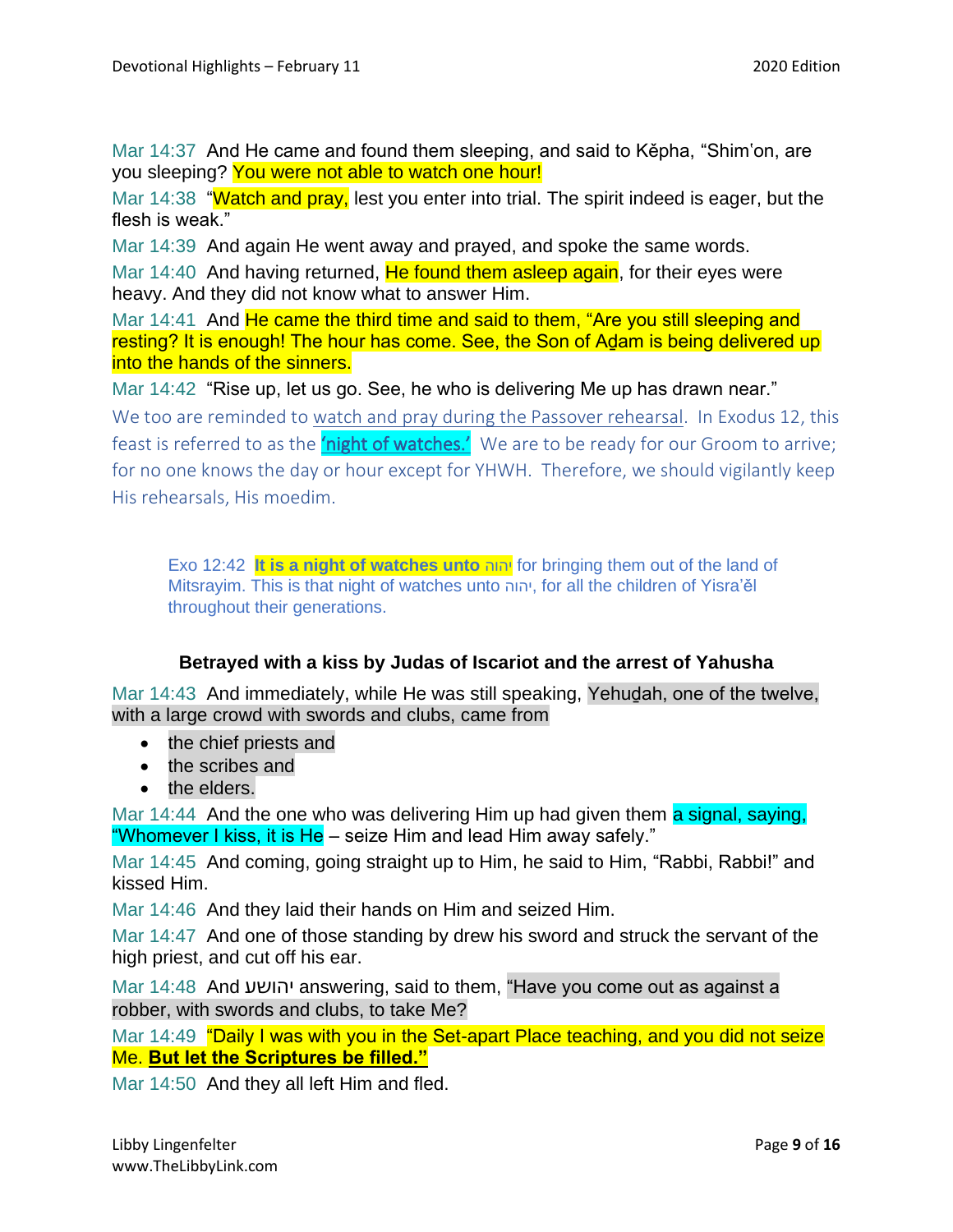# **A Young Man Flees**

Mar 14:51 And a certain young man was following Him, having a linen cloth thrown around *his* naked *body*. And when they seized him,

Mar 14:52 he left the linen cloth and fled from them naked.

This is a brief and very unusual account. Who was this young man? What was the significance of the linen cloth he leaves behind? Would we see the use of this linen cloth later?

# **Yahusha Before the Council**

Mar 14:53 And they led יהושע away to the high priest. And all the chief priests, and the elders, and the scribes came together to Him.

Mar 14:54 And Kěpha followed Him at a distance, even into the courtyard of the high priest. And he was sitting with the officers and warming himself at the fire.

Mar 14:55 And the chief priests and all the council were seeking witness against יהושע to put Him to death, and they were finding none.

Mar 14:56 For many bore false witness against Him, but their evidences did not agree.

Mar 14:57 And some rose up and bore false witness against Him, saying,

Mar 14:58 "We heard Him saying, 'I shall destroy this Dwelling Place that is made with hands, and within three days I shall build another made without hands.' "

Mar 14:59 And not even then did their witness agree.

Mar 14:60 Then the high priest stood up in the centre and asked יהושע, saying, "Have You no answer to make? What do these witness against You?"

Mar 14:61 But He remained silent and gave no answer. Again the high priest asked Him, saying to Him, **"Are You the Messiah, the Son of the Blessed?"**

Mar 14:62 And יהושע said, "I am, and you shall see the **Son of Aḏam sitting at the right hand of the Power, Psa** 110:1 and **coming with the clouds of the heaven.**" Dan 7:13.

Mar 14:63 And tearing his garments, the high priest said, "What further need do we have of witnesses?

Mar 14:64 "You have heard the blasphemy! What do you think?" And they all condemned Him to be liable to death.

Mar 14:65 And some began to spit on Him, and to blindfold Him, and to beat Him, and to say to Him, "Prophesy!" And the officers struck Him with the palms of their hands.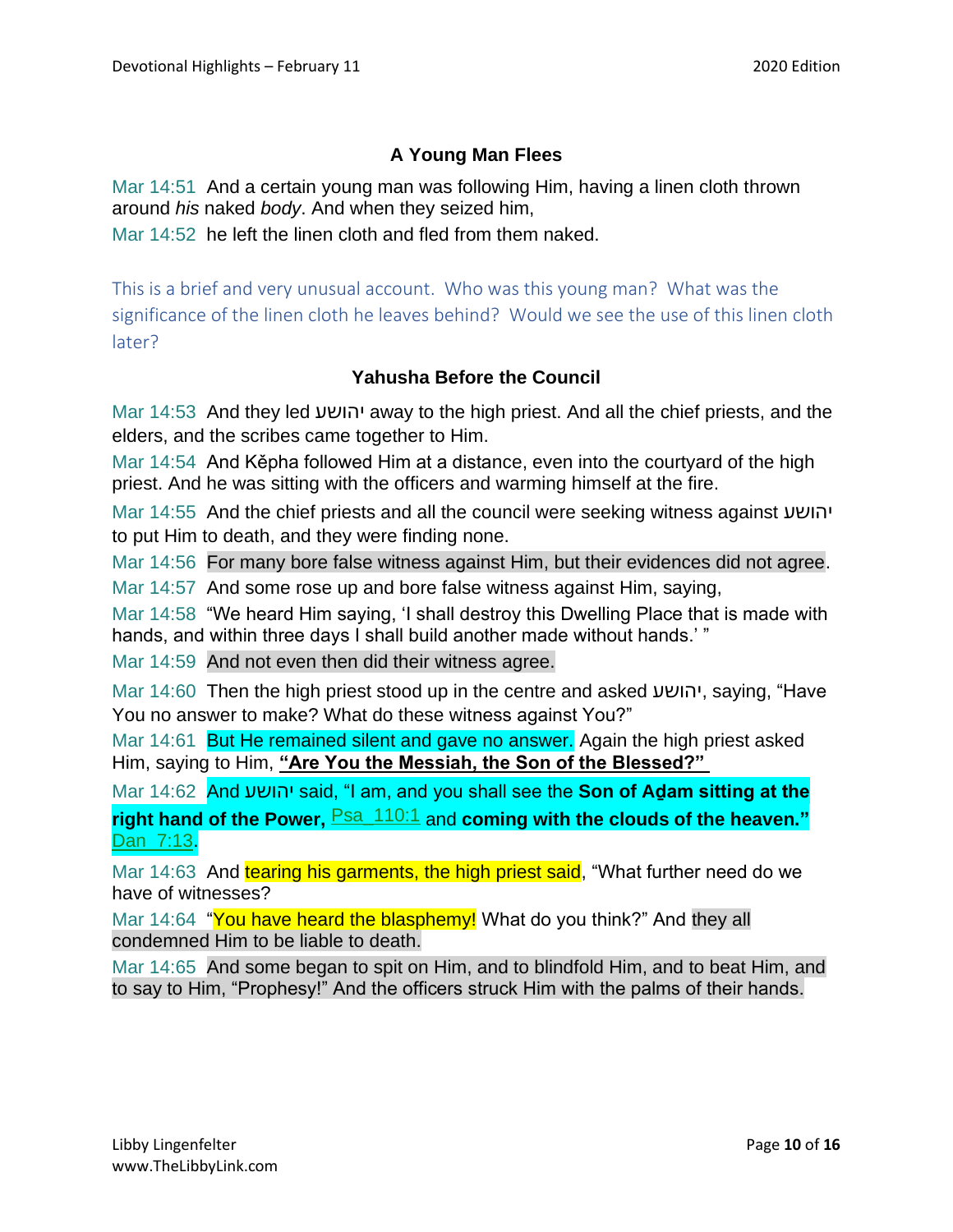In Matthew 26:63 it is recorded that Caiaphas had put Yahusha under oath, Yahusha had to answer or else break Leviticus 5:1 under the Book of the Law; which would have been a sin.

**Lev 5:1** 'And when a being sins in that he has heard the voice of swearing, and is a witness, or has seen, or has known, but does not reveal it, he shall bear his crookedness.

#### *Then Yahusha goes on to quote Psalm 110:1.*

**Psa 110:1** יהוה said to my Master, "Sit at My right hand, Until I make Your enemies a footstool for Your feet."

Psa 110:2 יהוה sends Your mighty sceptre out of Tsiyon. Rule in the midst of Your enemies!

Psa 110:3 Your people volunteer in the day of Your might, In the splendours of setapartness! From the womb, from the morning, You have the dew of Your youth! Psa 110:4 יהוה has sworn and does not relent, "You are a priest forever According to the

order of Malkitsedeq."

## *And then onto Daniel 7:13:*

Dan 7:13 "I was looking in the night visions and saw One like the Son of Enosh,  $a$ coming with the clouds of the heavens! And He came to the Ancient of Days, and they brought Him near before Him. Footnote: a*Son of Enosh* - This Aramaic term is similar to the Hebrew 'Ben Aḏam,' (Son of Aḏam) but not the exact equivalent of it.

By Caiaphas tearing his priestly garment; he was disqualified as High Priest and actually worthy of death. It is for this reason, that Yahusha, already having been mikvah'd by the true High Priest, John the Immerser, is prepared to officiate as High Priest of the Melchizedek order over His own crucifixion; the crucifixion of the spotless Lamb of Elohim. The Melchizedek order would now be returned to its reigning position, once and for all.

## **Peter Denies Yahusha**

Mar 14:66 And as Kěpha was below in the courtyard, one of the servant girls of the high priest came,

Mar 14:67 and seeing Kěpha warming himself, she looked at him and said, "And you were with יהושע of Natsareth."

Mar 14:68 But he denied it, saying, "I do not know nor understand what you are saying." And he went out onto the porch, and a cock crowed.

Mar 14:69 And the servant girl saw him again, and began to say to those who stood by,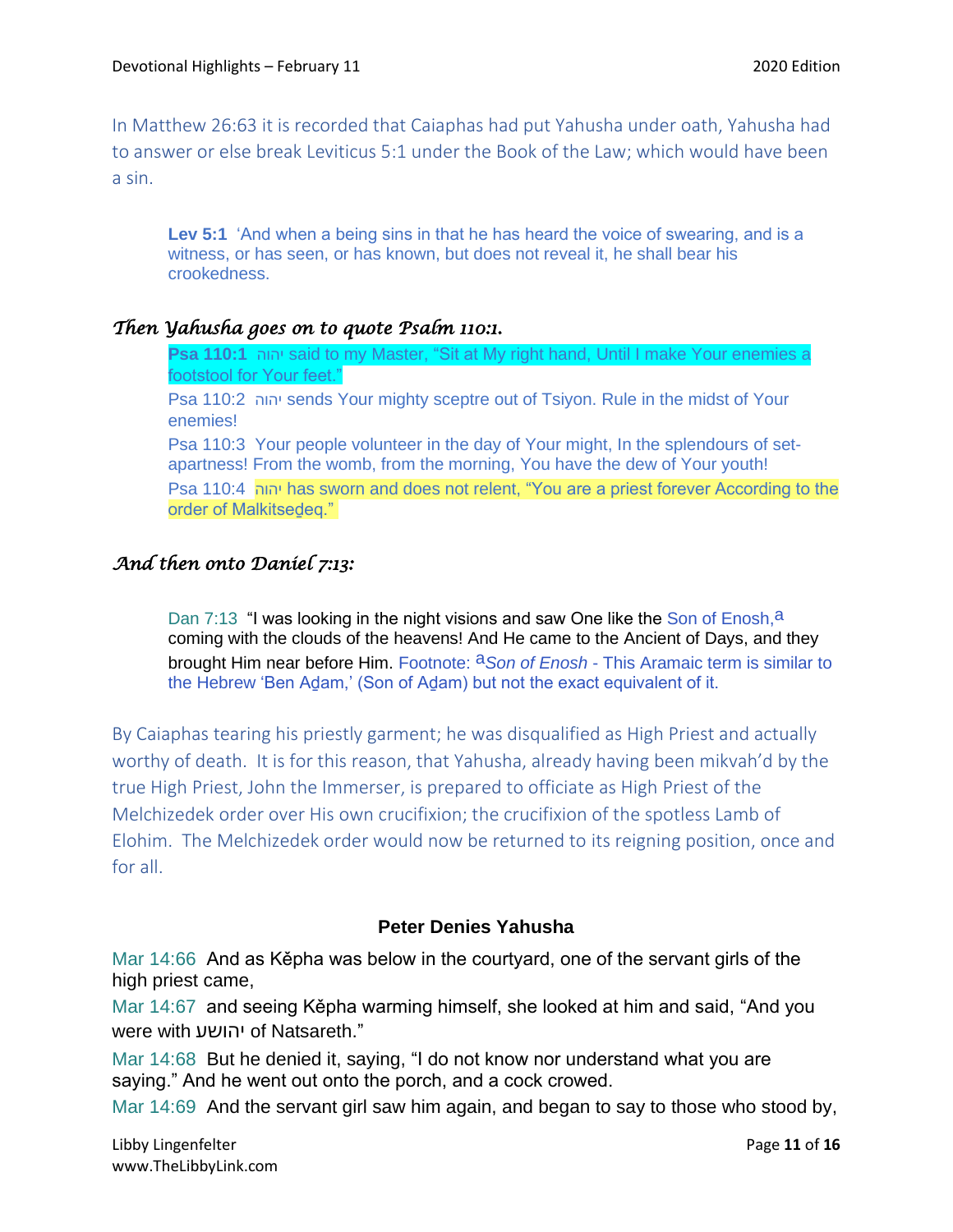"This is one of them."

Mar 14:70 And again he was denying it. And after a little while those who stood by again said to Kěpha, "Truly you are one of them, for you are a Galilean too, and your speech is alike."

Mar 14:71 And he began to curse and swear, "I do not know this Man of whom you speak!"

Mar 14:72 And a second time the cock crowed. And Kěpha remembered the word that יהושע had said to him, "Before the cock crows twice, you shall deny Me three times." And thinking on it, he wept.

We can all relate to failures in our lives. This was one of Peter's epic failures; but even that failure was foreknown by Yahusha. Peter was broken hearted; but praise Yah, He heals the brokenhearted and binds up their wounds.

Peter's broken heart is later healed, and he becomes a mighty witness to Yahusha even unto death on a cross. It is said that Peter requested to be crucified upside down, for he didn't feel worthy to be crucified right side up as His Savior. His desire was to exalt Yahusha; and humbly lay down his life for Him. We know Peter finishes the race, and he finishes well! Praise Yah!

# **Romans 14**

**Teaching Commentary** [in brown] **on Romans 14 by Matthew Nolan**

**Link to teaching on Romans 14 -** [https://www.torahtothetribes.com/teaching/romans-from-a-torah](https://www.torahtothetribes.com/teaching/romans-from-a-torah-covenant-perspective-chapter-14/)[covenant-perspective-chapter-14/](https://www.torahtothetribes.com/teaching/romans-from-a-torah-covenant-perspective-chapter-14/)

Do you cause fellow believers to stumble by your eating? Many have used this passage to establish unbiblical precedents. Shaul/Paul is not doing away with the dietary instructions, but rather establishes standards of building a community and what causes harm to that community. We are commanded to exhibit faithfulness with our approach to our food, so not as to condemn ourselves with what we allow.

## **Do Not Pass Judgment on One Another**

**Rom 14:1** And receive him who is weak in the belief, not criticizing *his* thoughts. Rom 14:2 One indeed believes to eat all *food*, but he who is weak eats only vegetables.

Rom 14:3 He that eats, let him not despise him who does not eat, and he that does not eat, let him not judge him who eats, for Elohim received him.

*Romans 14:3 Let not him that eats (esthiō)* ('*meat'* is not in the text. if a translation has it here it's a translator making their own value judgement) *despise him that eats*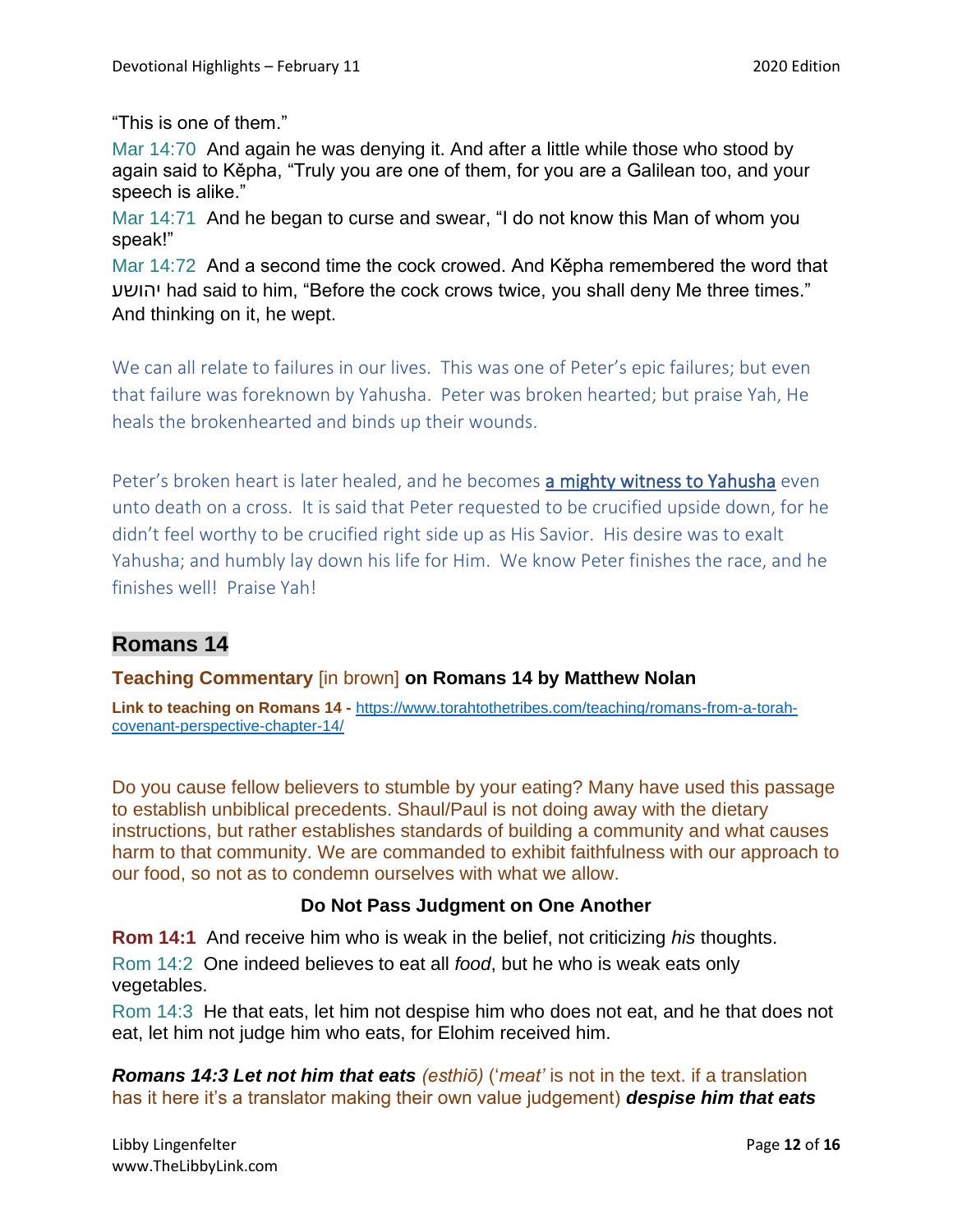#### *not (me esthio) ('meat)'; and let not him who does not eat ('meat') judge him that eats ('meat'): for vuvh [Elohim] has received kol Yisrael.*

The status quo interpretation is one where the weak in faith – the Jews, are eating kosher and keeping sacred days like the seventh day sabbath. These archaic practices are fine, but not binding or necessary for modern believers – Jewish or gentile.

Rom 14:4 Who are you that judges another's servant? To his own master he stands or falls. But he shall be made to stand, for Elohim is able to make him stand.

Rom 14:5 One indeed judges one day above another, another judges every day *alike*. Let each one be completely persuaded in his own mind.

#### *Romans 3:31 Do we then nullify the Torah through faithfulness? May it never be! On the contrary, we uphold the Torah.*

The context is *'opinions,'* V.1, held by human individuals, *not* commandments given by the One True Living Elohim!

The context supports Paul addressing a controversy that had erupted during mealtimes due to the fallout from the Edict of Claudius and how it had affected the availability and accessibility of meat for the Jewish community and the believing community at large….

Jew's couldn't procure meat and wine from their own sources, Jewish butchers and slaughter markets were no longer readily accessible.

The few Jewish butchers that had returned as the Edict was lifted would have been unwilling to sell meat to Jewish followers of Yahusha! (I know, I've had many an uncomfortable experience in an Orthodox Jewish butchers and restaurants.)

## *1 Samuel 14:32 Then the people rushed greedily upon the plunder, took sheep, oxen and calves, butchered them on the ground, and the people ate them with the blood. 33Then they reported to Saul saying, "Behold, the people are sinning against Adonai by eating with the blood."*

Be aware of a change of status: A clean animal once slaughtered changes status from animal to meat and meat can be designated clean or unclean even if from a clean animal, and the act of consuming it can thereby be sin or not all depending upon the method of slaughter/the origin of the meat.

There's an Oneg in a *"strong"* person's house (a seasoned gentile/Ephramite believers house) and the Jewish neophyte will eat only the vegetables; and is abused by the *'strong'* for doing so!

Judean Jews were highly skeptical of the kosher adherence of diaspora Jews.

*'Weak'* is akin to a *'seared'* or *'sensitive'* in conscience!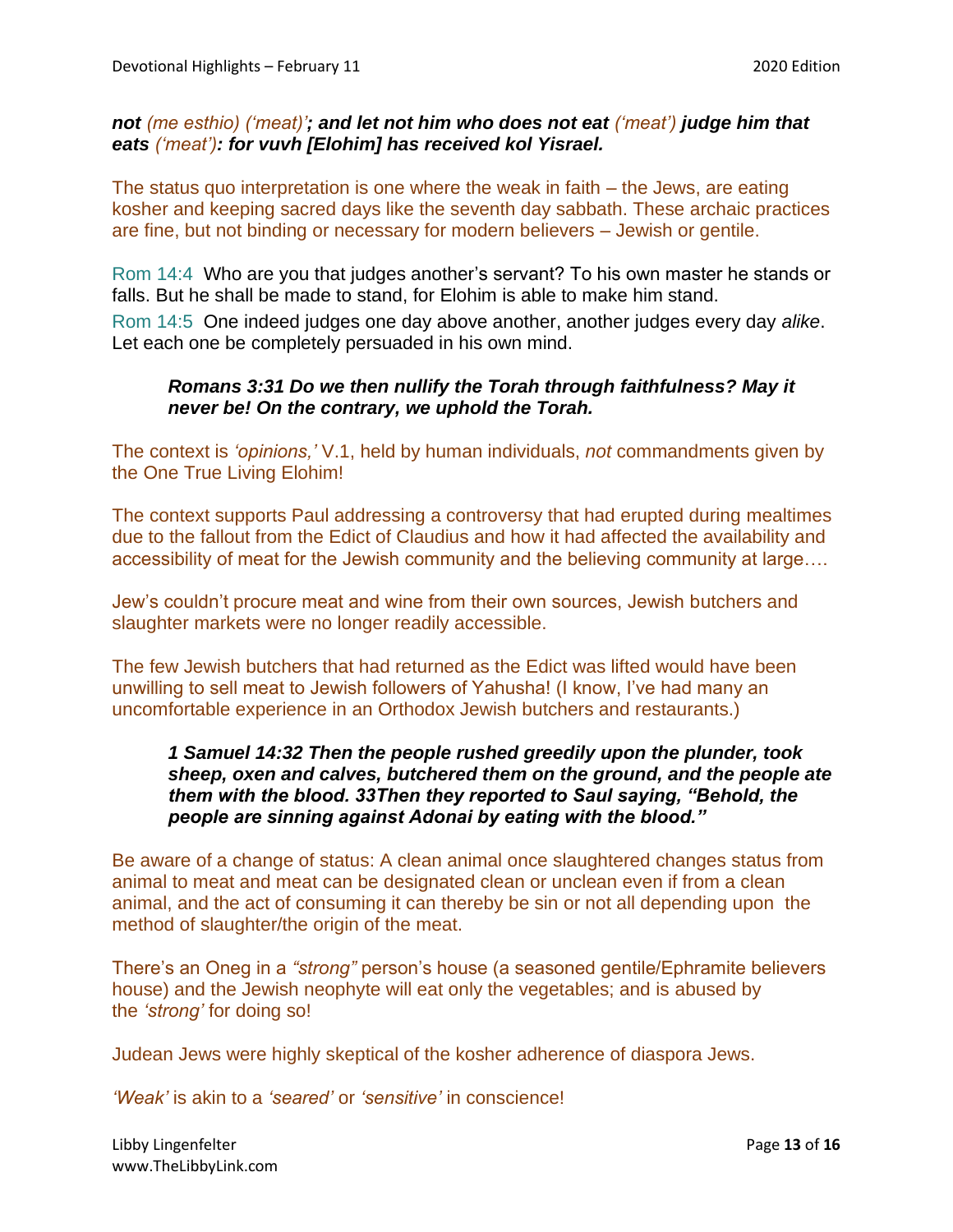Additionally, we know that the early Nazarenes and the Ebionites only ate vegetables as recorded in the early Christian Epiphanius writing's!

Vegetarianism easily eliminated the threat of idol contamination or association.

What works to build a community and what does harm to a community is what this section of the letter is about...not abrogating Torah!

Acts 15:20 sets a precedent: *"abstain from the contamination of idols, and from sexual immorality, and from what is strangled, and from blood. For Moses from ancient generations has had in every city those who proclaim him, since he is read in all the synagogues every Shabbat."*

*Romans 14:2 For one believes that he may eat 'all things': another, who is weak, eats only vegetables.* This is NOT an abstract statement, the *'all things'* are NOT unqualified! Paul is writing in line with the **Apostolic decree of Acts 15**, so this is a qualified statement!

Paul already designated the meat clean in V. 20 anyway; Gk. '*katharos',* Heb. *Lev 14: tahor, châṭâ'.*

But just because it's clean according to Lev 14 doesn't guarantee that it's not *'koinos' 'common.' (V. 14)* from Roman instead of Jewish sources.

The stricter people who eat only vegetables are most probably the same ones who fast and don't eat on extra calendar fast days like the Ninth of Av, regular Jewish Mon. & Thurs. fast etc.

Sacred days is not referring to the Shabbat or biblical feasts, but Jewish traditional fast days – '*Sabbaton'* is glaringly absent from our text!

Rom 14:6 He who minds the day, minds it to יהוה. And he who does not mind the day, to יהוה he does not mind it. He who eats, eats to יהוה, for he gives Elohim thanks. And he who does not eat, to יהוה he does not eat, and gives Elohim thanks.

*Romans 14:6 He that regards the day of eating, regards it to vuvh [YHWH]; and he that regards not the day, to vuvh [YHWH] he does not regard it.* (this is a positive action, not a negative action, meaning it's applied to extra-curricular Jewish fast days, not pagan love fest's) *He that eats, eats to vuvh [YHWH], for he gives hodu (thanks);* (the Bracha/food blessing) *and he that eats not, before vuvh [YHWH] he eats not, and neither gives vuvh hodu (thanks).*

Rom 14:7 For not one of us lives to himself, and not one dies to himself.

Rom 14:8 For both, if we live, we live unto the Master, and if we die, we die unto the Master. Therefore, whether we live or die, we are the Master's.

Rom 14:9 For unto this Messiah died and rose and lived again, to rule over both the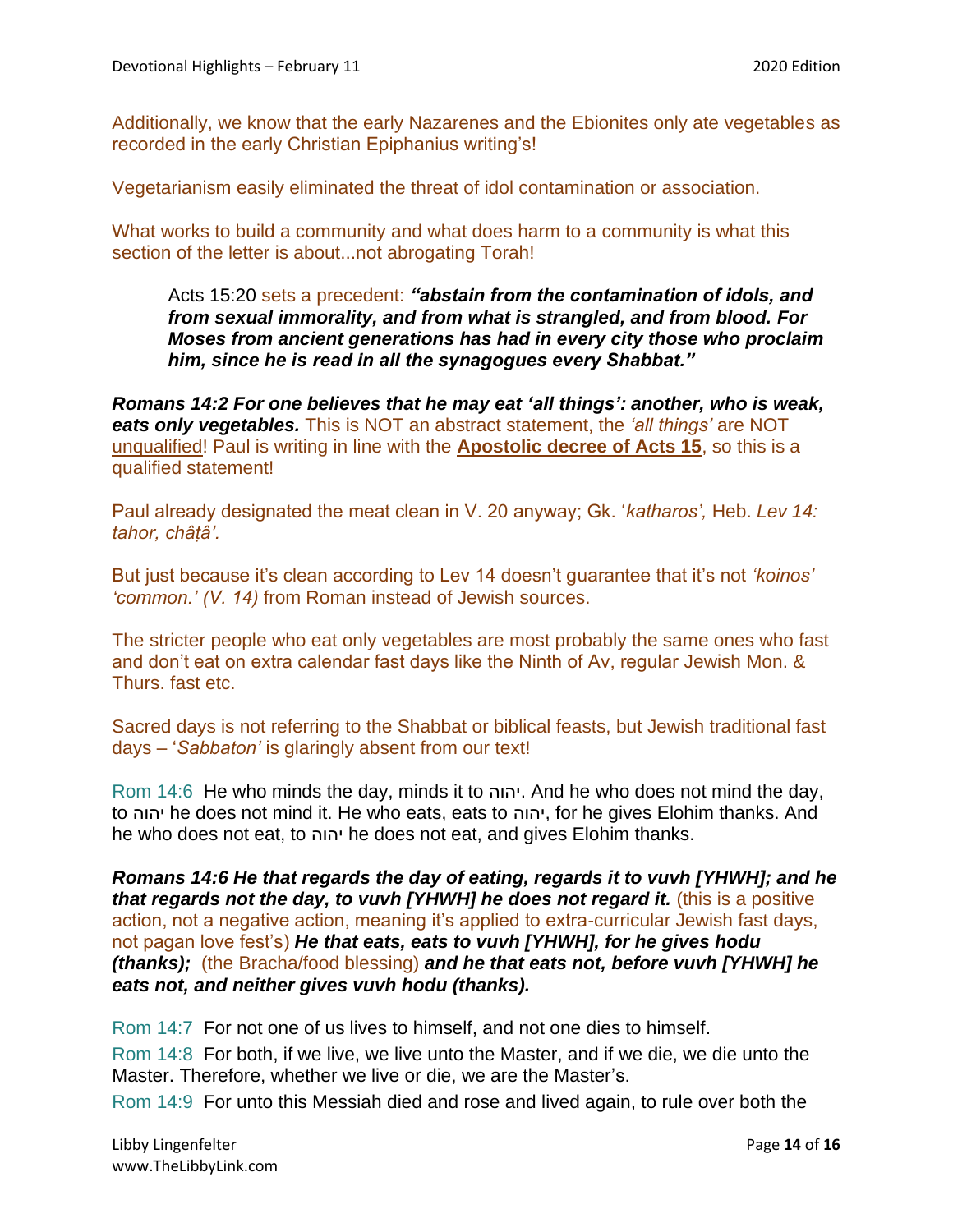dead and the living.

Rom 14:10 But why do you judge your brother? Or why do you despise your brother? For we shall all stand before the judgment seat of Messiah.

Rom 14:11 For it has been written, **"As I live, says** יהוה**, every knee shall bow to Me,**  and every tongue shall confess to Elohim." **Isa\_45:23**.

Rom 14:12 Each one of us, therefore, shall give account of himself to Elohim.

#### **Do Not Cause Another to Stumble**

Rom 14:13 Therefore let us not judge one another any longer, but rather judge this, not to put an obstacle or a stumbling-block in our brother's way.

Rom 14:14 I know and am persuaded in the Master יהושע that none at all is common (koinos) of itself. But to him who regards whatever to be common, to him it is common.

V.14 if Paul had wanted to abrogate the food laws then here was his opportunity to codify it within the text using the Greek: *"there is nothing common (koinos) of itself."*

The Torah designates unclean animals in Lev 14 as *'tamei',* the LXX translates *'tamei'* as *"Akathartos."* But *"Akathartos"* does NOT appear here in the text…Nowhere! Paul deliberately uses *'koinos'* instead.

V.14 is a slam dunk textual proof that Paul isn't abrogating the food laws!

*'Koinos' – 'to lie common or open to all', 'common' or 'common ownership.'*

Why would Paul use a word that doesn't even appear in the LXX Torah! Unless he wanted to leave absolutely no confusion that HE WASN'T ABROGATING THE FOOD LAWS!

The translation bias's in V.14 should key you into the deception:

Rom 14:15 And if your brother is grieved because of your food, you are no longer walking in love. Do not by your food ruin the one for whom Messiah died.

*Romans 14:15 But if your Yisraelite brother is grieved with your food (Gk Broma, Heb. לֶכֹא' ôkel – Lev 11:34 i.e. clean meat, only occurrence in Torah: "Of all meat which may be eaten.")…* 

Rom 14:16 Do not then allow your good to be spoken of as evil.

Rom 14:17 For the reign of Elohim is not eating and drinking, but **righteousness** and **peace** and **joy** in the Set-apart Spirit.